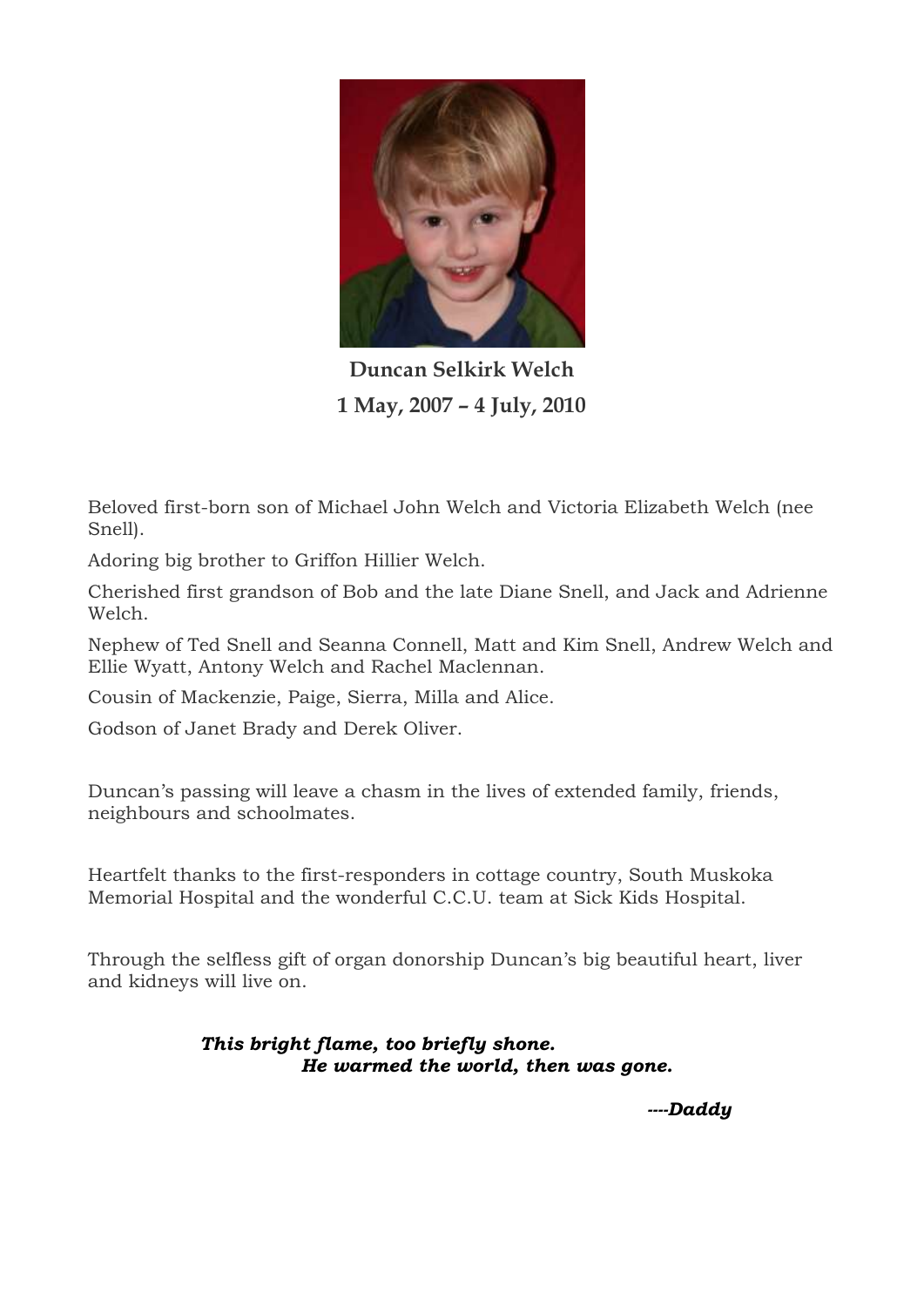## In 2010, family and friends established **"Duncan's Grove"** at CUE Haven.

## 27 Kahikatea trees were planted in loving memory of Duncan Selkirk Welch by...

Jack & Adrienne Welch Mick, Victoria & Griffon Welch Uncle Antony, Aunt Rachel & Milla Welch Uncle Andy, Aunt Ellie & Alice Welch Barb Cameron, Adrienne, Roddy, Wendy & families William & Mary Cox & families Robert Welch & Alexandra Barrett Sue & Stanley Parker Duncan Parker Mike & Janet Wyatt Chloe Wyatt, Brad & Arlo McNeil Sandra & Hamish Simpson Tessa Duder & family Gill & Denis Trotman & family Roddy & Broughton Thomas & family Rosalie & Ian Mitchell Sylvia Rhind & family Rosemary & Bill Sanderson David & Genevieve Becroft Tony & Rachel Lewis Lynne & Bruce Johnston Angela & Dennis Haswell Anne & John Anderson Meg Longman Lucie Grys & family Philippa Barker & Charlotte, Timothy & Guy Stephens